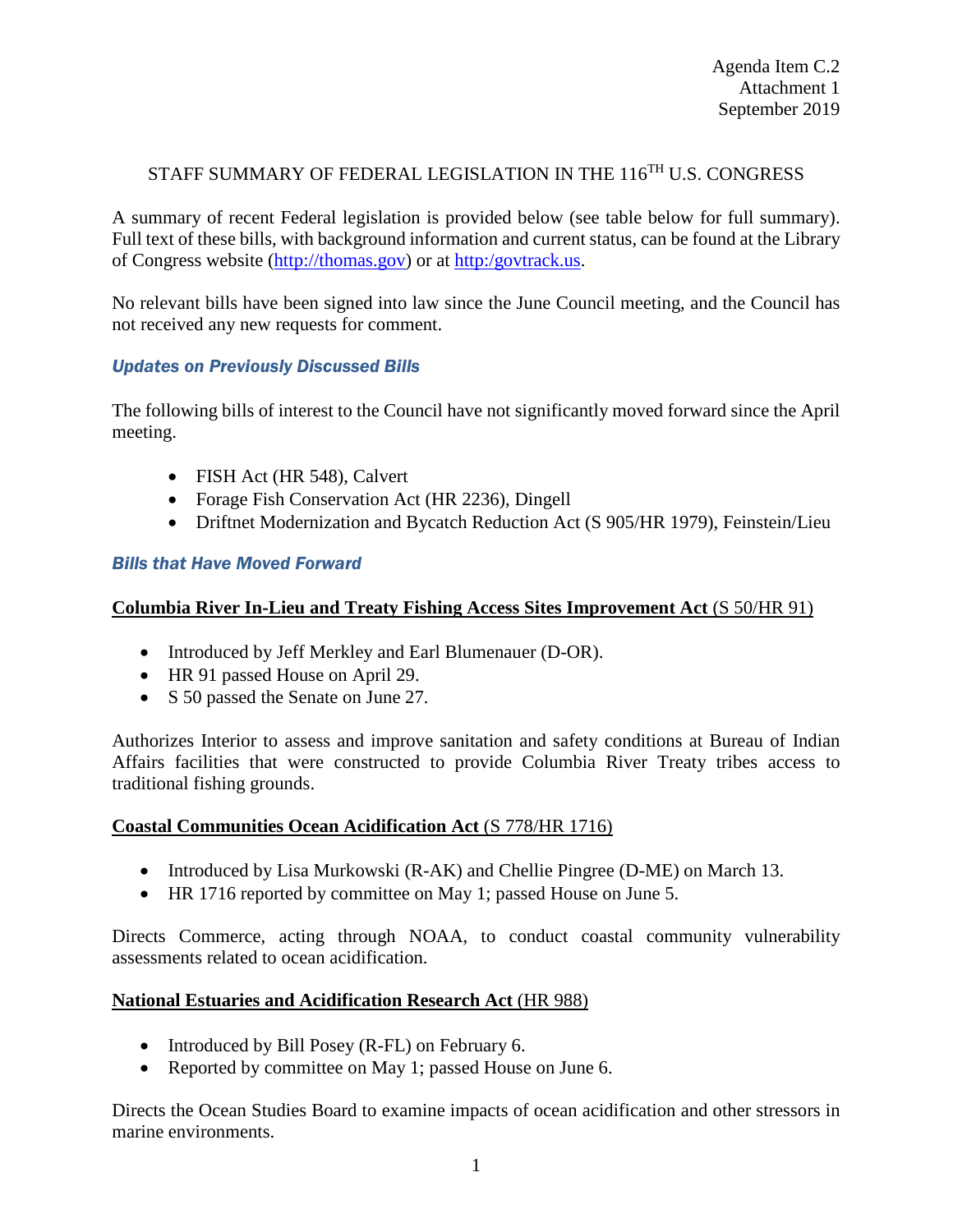# **COAST Research Act** (HR 1237)

- Introduced by Suzanne Bonamici (D-OR) on February 14.
- Reported by committee on May 1; passed House on June 5.

Establishes an Ocean Acidification Advisory Board, expands research on ocean acidification, and establishes a data archive system for ocean acidification data.

# **Northwest California Wilderness, Recreation, and Working Forests Act** (HR 2250)

- Introduced by Jared Huffman (D-CA) on April 10.
- Hearing held July 10.

Provides for restoration, economic development, recreation, and conservation on Federal lands in Northern California.

### *New Bills*

### **Living Shorelines Act** (S 1730/HR 3115)

• Introduced by Kamala Harris (D-CA) and Frank Pallone (D-NJ) on June 5.

Directs NOAA to make grants for purposes of carrying out climate-resilient living shoreline projects that protect coastal communities by supporting ecosystem functions and habitats with the use of natural materials and systems.

#### **Marine Energy Research and Development Act** (S 1821/HR 3203)

• Introduced by Ron Wyden (D-OR) and Theodore Deutsch (D-FL) on June 12.

Promotes research, development, and deployment of marine energy (tidal, hydrokinetic, and ocean thermal energy conversion) programs.

#### **Refuge System Protection Act** (S 1899/HR 3370)

• Introduced by Benjamin Cardin (D-MD) and Mike Thompson (D-CA) on June 19.

Authorizes USFWS to seek compensation for injuries to trust resources and to use funds received as that compensation to restore, replace, or acquire equivalent resources.

#### **Unnamed** (S 1984/HR 3514)

• Introduced by Ron Wyden (D-OR) and Seth Moulton (D-MA) on June 26.

Amends the MSA to provide fisheries disaster relief for commercial fishery failures that are due to certain duties (tariffs).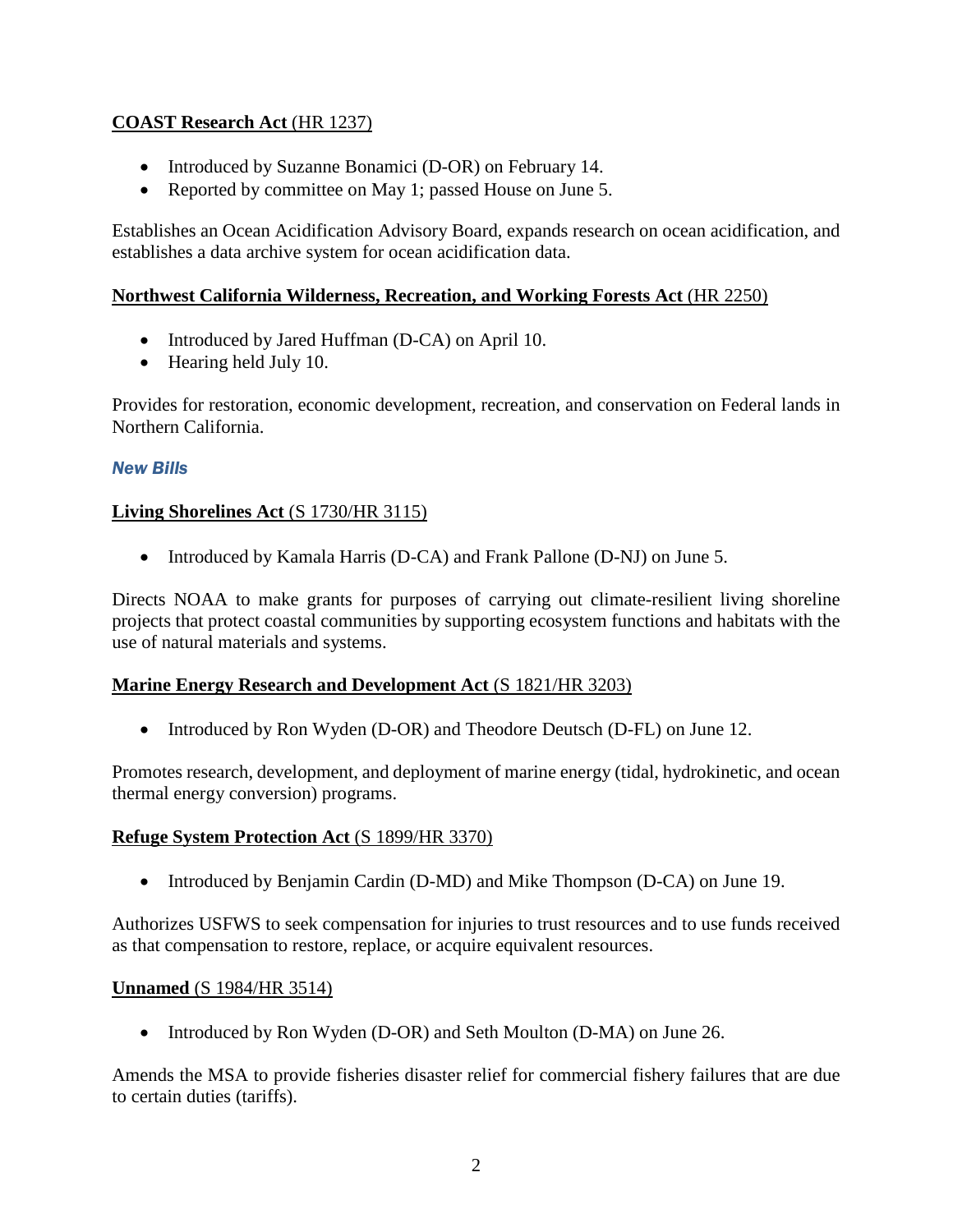# **Fishery Failures: Urgently Needed Disaster Declarations Act** (S 2346)

• Introduced by Roger Wicker (R-MS) on July 30.

Aims to improve NMFS' Fishery Resource Disaster Relief program. Lays out process for declaring fishery disasters and making funds available.

# **Commercial Fishing Industry Vessel Clarification Act** (HR 3140)

• Introduced by Chris Pappas (D-NH) on June 5.

Simplifies a portion of U.S. code relating to commercial fishing vessel inspections to make compliance easier. Approved as an amendment in the Coast Guard Authorization Act of 2019 (HR 3409).

### **Paperwork Reduction for Farmers and H-2A Modernization Act** (HR 3319)

• Introduced by Trent Kelley (R-MS) on June 18.

Streamlines the application process for H-2A employers, including fish processors. Aimed at helping businesses in need of temporary employees.

### **Coast Guard Authorization Act** (HR 3409)

• Introduced by Peter DeFazio (D-OR) on June 21. Passed House on July 24.

Authorizes appropriations for the Coast Guard.

# **Strengthening Fishing Communities and Increasing Flexibility in Fisheries Management Act** (HR 3697)

• Introduced by Don Young (R-AK) on July 11.

Amends the Magnuson-Stevens Fishery Conservation and Management Act. Exactly the same as HR 200, except that it does not include Section 502, Report on limited access privilege programs and conflicts of interest with respect to Gulf of Mexico and South Atlantic Ocean red snapper.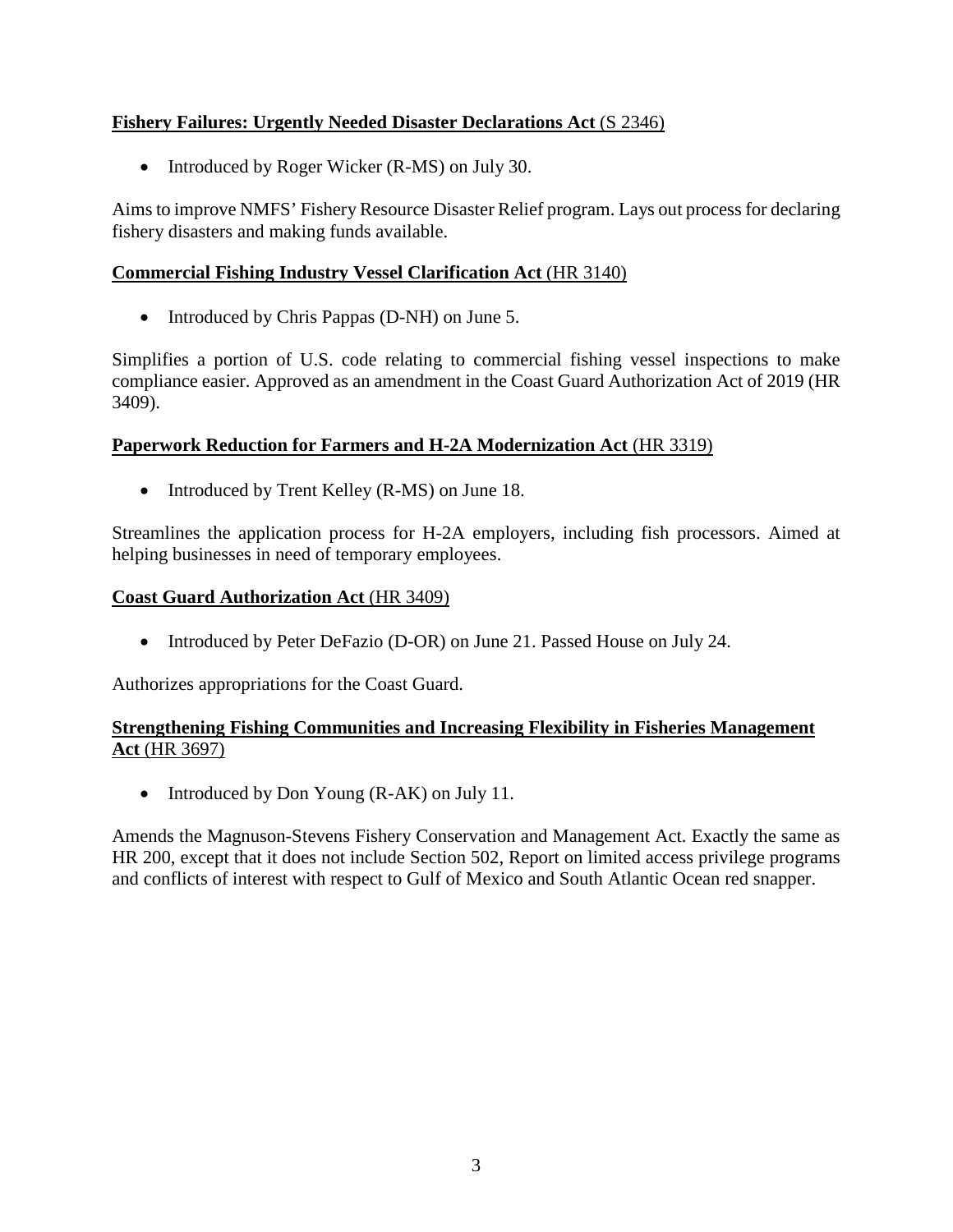# **House and Senate Bills by Topic**

Bills that were introduced, reported by committee, or that have passed the House or Senate since the June Council meeting are bolded. All other bills were presented in June and have not yet been reported by committee.

## ACTIVE BILLS

| <b>Topic</b>          | <b>Number</b>                         | <b>Name</b>                                                                       | <b>Sponsor</b>                  | <b>Status</b>         | <b>Notes</b>                                                                                                                                                                                                                                                                                                                                                                      |
|-----------------------|---------------------------------------|-----------------------------------------------------------------------------------|---------------------------------|-----------------------|-----------------------------------------------------------------------------------------------------------------------------------------------------------------------------------------------------------------------------------------------------------------------------------------------------------------------------------------------------------------------------------|
| Administration S 1410 |                                       | A bill to amend the<br>Federal share of the<br>fishing safety<br>standards grants | Markey (D-MA)                   | Introduced 5/9/19.    |                                                                                                                                                                                                                                                                                                                                                                                   |
| Alternative<br>energy | $\mathbf S$<br><b>1821/HR</b><br>3203 | Marine Energy<br>Research and<br>Development Act                                  | Wyden (D-<br>OR)/Deutsch (D-FL) | Introduced 6/12/19.   | To provide research, development, and deployment of<br>marine energy, and for other purposes.                                                                                                                                                                                                                                                                                     |
| Aquaculture           | S 2467                                | Keep Fin Fish Free<br>Act                                                         | Young $(R-AK)$                  | Introduced $5/1/19$ . | Prohibits Interior and Commerce from authorizing<br>commercial finfish aquaculture operations in the EEZ<br>except in accordance with a law authorizing such<br>action.                                                                                                                                                                                                           |
| Climate<br>change     | S 1482                                | Safeguarding<br>America's Future and<br><b>Environment Act</b>                    | Whitehouse (D-RI)               | Introduced 5/5/19     | To establish an integrated national approach to<br>respond to ongoing and expected effects of extreme<br>weather and climate change by protecting, managing,<br>and conserving the fish, wildlife, and plants of the<br>United States, and to maximize Government efficiency<br>and reduce costs, in cooperation with State, local, and<br>Tribal governments and other entities. |
|                       | S 1730/<br><b>HR 3115</b>             | Living Shorelines Act Harris (D-                                                  | CA)/Pallone (D-NJ)              | Introduced 6/5/19.    | Directs NOAA to make grants for purposes of carrying<br>out climate-resilient living shoreline projects that<br>protect coastal communities by supporting ecosystem<br>functions and habitats with the use of natural materials<br>and systems.                                                                                                                                   |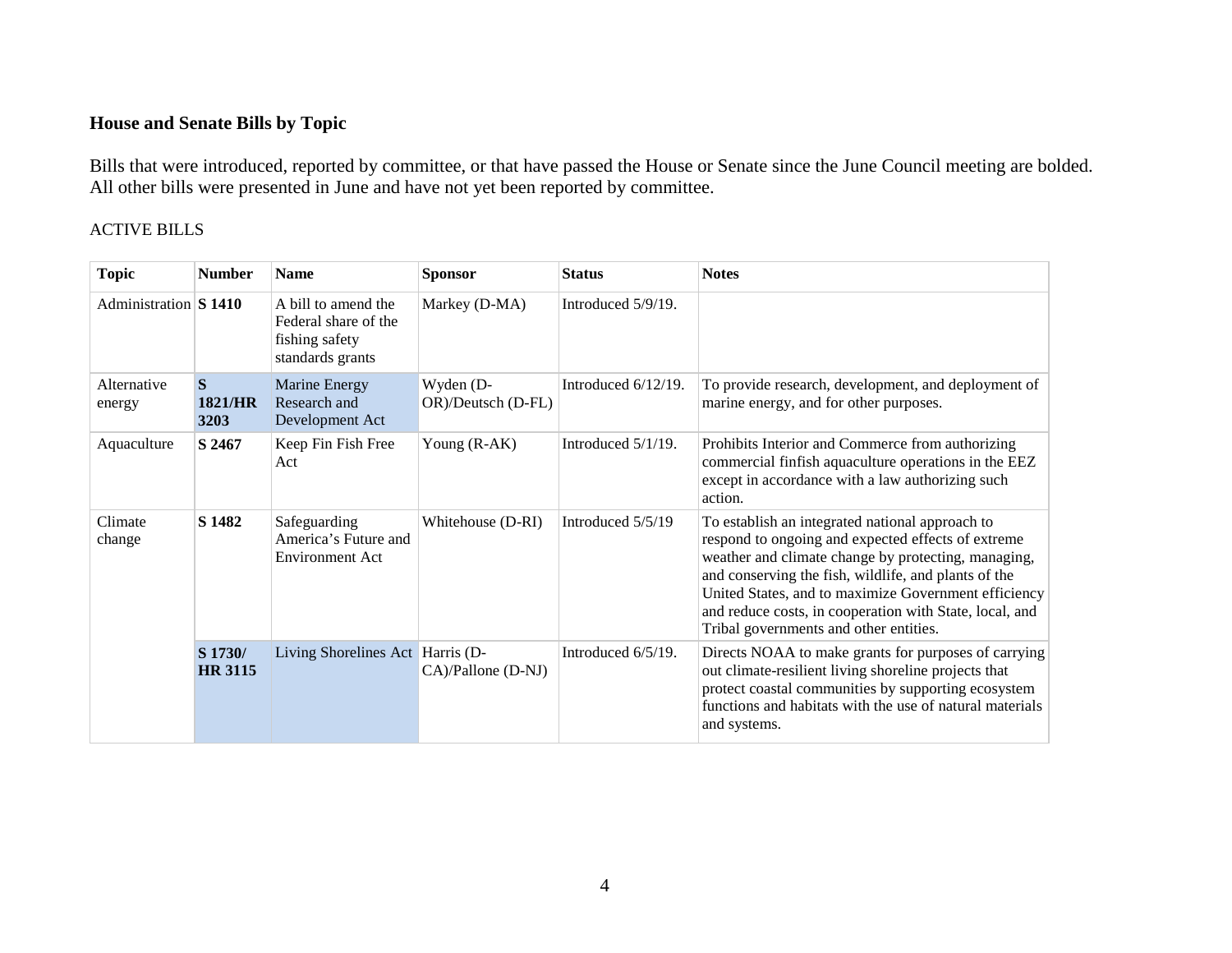| Climate<br>change  | <b>HR</b> 1716            | <b>Coastal Communities</b><br>Ocean Acidification<br>Act                                  | Pingree (D-ME)                      | Introduced $3/13/19$ .<br>Reported by<br>committee 5/1.<br><b>Passed House</b><br>$6/5/19$ . | Directs Commerce (NOAA) to conduct coastal<br>community vulnerability assessments related to ocean<br>acidification.                                                                                                                                                                                                                                                                                       |
|--------------------|---------------------------|-------------------------------------------------------------------------------------------|-------------------------------------|----------------------------------------------------------------------------------------------|------------------------------------------------------------------------------------------------------------------------------------------------------------------------------------------------------------------------------------------------------------------------------------------------------------------------------------------------------------------------------------------------------------|
|                    | <b>HR 2349</b>            | <b>Climate Change</b><br><b>Education Act</b>                                             | Dingell (D-MI)                      | Introduced 4/22/19.                                                                          | Authorizes NOAA to establish a Climate Change<br><b>Education Program.</b>                                                                                                                                                                                                                                                                                                                                 |
|                    | <b>HR 2748</b>            | Safeguarding<br>America's Future and<br><b>Environment Act</b>                            | Cartright (D-PA)                    | Introduced 5/15/19.                                                                          | Aims to establish an integrated approach to respond to<br>ongoing and expected effects of extreme weather and<br>climate change by protecting, managing, and<br>conserving the fish, wildlife, and plants of the United<br>States, and to maximize Government efficiency and<br>reduce costs, in cooperation with State, local, and<br>Tribal governments and other entities. (Full text not<br>available) |
| <b>Coast Guard</b> | <b>HR 3409</b>            | <b>Coast Guard</b><br><b>Authorization Act</b>                                            | DeFazio (D-OR)                      | Introduced 6/21/19.<br>Passed House<br>$7/24/19$ .                                           | To authorize appropriations for the Coast Guard.                                                                                                                                                                                                                                                                                                                                                           |
| Disaster relief    | S 1984/<br><b>HR 3514</b> | Unnamed                                                                                   | Wyden (D-<br>OR)/Moulton (D-<br>MA) | Introduced 6/26/19.                                                                          | Amends the MSA to provide fisheries disaster relief<br>for commercial fishery failures that are due to certain<br>duties (tariffs).                                                                                                                                                                                                                                                                        |
|                    | S 2346                    | <b>Fishery Failures:</b><br><b>Urgently Needed</b><br><b>Disaster Declarations</b><br>Act | Wicker (R-MS)                       | Introduced 7/30/19.                                                                          | A bill to improve the Fishery Resource Disaster Relief<br>program of the National Marine Fisheries Service.                                                                                                                                                                                                                                                                                                |
| <b>Driftnets</b>   | S 906/<br><b>HR 1979</b>  | <b>Driftnet</b><br>Modernization and<br><b>Bycatch Reduction</b><br>Act                   | Feinstein (D-CA),<br>Lieu (D-CA)    | Introduced 3/27/19.<br>Reported by<br>committee 4/3/19.                                      | Extends California state regulations regarding driftnets<br>to all Federal waters within five years. Authorizes<br>NOAA to help fishermen transition. (27%)                                                                                                                                                                                                                                                |
| Forage fish        | HR 2236                   | Forage Fish<br><b>Conservation Act</b>                                                    | Dingell (D-MI)                      | Introduced 4/10/19.                                                                          | Defines forage fish; makes changes to MSA; requires<br>SSC to make recommendations about providing<br>sufficient abundance of forage fish to support their<br>role in marine ecosystems; ACLs must take forage<br>needs into account. (3%)                                                                                                                                                                 |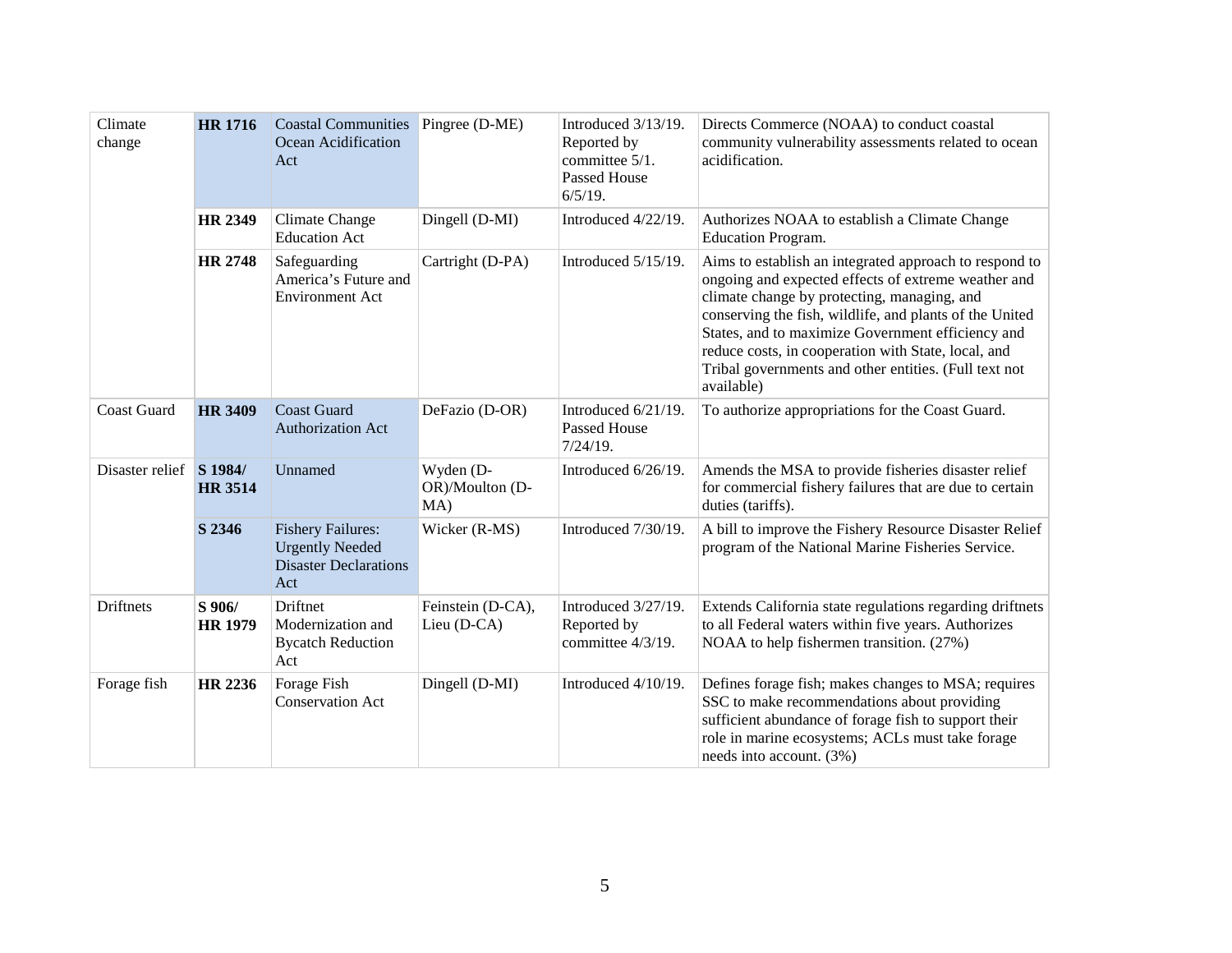| <b>IUU</b> fisheries            | S 1269                  | Maritime SAFE Act                                                                                                        | Wicker (R-MS)                       | Introduced 5/1/19.                                                                   | Aims to address the threat to national security from<br>IUU fishing and associated illegal activity and to<br>prevent the illegal trade of seafood and seafood<br>products. (9%)                                                                         |
|---------------------------------|-------------------------|--------------------------------------------------------------------------------------------------------------------------|-------------------------------------|--------------------------------------------------------------------------------------|----------------------------------------------------------------------------------------------------------------------------------------------------------------------------------------------------------------------------------------------------------|
| Magnuson-<br><b>Stevens Act</b> | <b>HR 3697</b>          | Strengthening Fishing Young (R-AK)<br>Communities and<br><b>Increasing Flexibility</b><br>in Fisheries<br>Management Act |                                     | Introduced 7/11/19.                                                                  | To amend the Magnuson-Stevens Fishery<br>Conservation and Management Act to provide<br>flexibility for fishery managers and stability for<br>fishermen (same as HR 200)                                                                                  |
| Ocean<br>acidification          | <b>S 778/HR</b><br>1716 | <b>Coastal Communities</b><br>Ocean Acidification<br>Act                                                                 | Murkowski (R-AK),<br>Pingree (D-ME) | Introduced 3/13/19.<br>HR 1716 reported by<br>committee 5/1,<br>passed House 6/5/19. | Directs Commerce, acting through NOAA, to conduct<br>coastal community vulnerability assessments related to<br>ocean acidification. (22%)                                                                                                                |
|                                 | <b>HR 988</b>           | <b>National Estuaries</b><br>and Acidification<br>Research Act of 2019                                                   | Posey (R-FL)                        | Introduced 2/6/19.<br>Reported by<br>committee 5/1,<br>passed House 6/6/19.          | Directs the Ocean Studies Board to examine impacts<br>of ocean acidification and other stressors in marine<br>environments. (27%)                                                                                                                        |
|                                 | <b>HR 1921</b>          | Ocean Acidification<br><b>Innovation Act</b>                                                                             | Kilmer (D-WA)                       | Introduced 3/27/19.<br><b>Passed House</b><br>$6/5/19$ .                             | Establishes prize competitions for innovation or<br>adaptation management development relating to ocean<br>acidification. (3%)                                                                                                                           |
|                                 | <b>HR 2448</b>          | Ocean Acidification<br><b>Research Partnerships</b><br>Act                                                               | Carbajal (D-CA)                     | Introduced 5/1/19                                                                    | Supports collaborate research on ocean acidification.                                                                                                                                                                                                    |
| Oil and gas                     | <b>HR 1146</b>          | Arctic Cultural and<br>Coastal Plain<br>Protection Act                                                                   | Huffman (D-CA)                      | Introduced 2/11/19.<br>Reported by<br>committee 5/1.                                 | Amends the Tax Cuts and Jobs Act to repeal the Arctic<br>National Wildlife Refuge oil and gas program. (24%)                                                                                                                                             |
|                                 | HR 2352                 | Marine Oil Spill<br>Prevention Act                                                                                       | Wasserman Schultz<br>$(D-FL)$       | Introduced 4/22/19.                                                                  | Aims to improve the ability of NOAA, the Coast<br>Guard, and coastal states to sustain healthy ocean and<br>coastal ecosystems by maintaining and sustaining their<br>capabilities relating to oil spill preparedness,<br>prevention, and response. (3%) |
|                                 | <b>HR 1941</b>          | Coastal and Marine<br><b>Economies Protection</b><br>Act                                                                 | Cunningham (D-SC)                   | Introduced 3/28/19.<br>Reported by<br>committee 6/19/19.                             | Amends the Outer Continental Shelf Lands Act to<br>prohibit the Secretary of the Interior including in any<br>leasing program certain planning areas. (3%)                                                                                               |
| Other                           | S 1291                  | <b>Fishing Equipment</b><br><b>Tax Relief Act</b>                                                                        | Rubio (R-FL)                        | Introduced 5/2/19.                                                                   | Provides a reduced tax rate for portable, electronically-<br>aerated bait containers.                                                                                                                                                                    |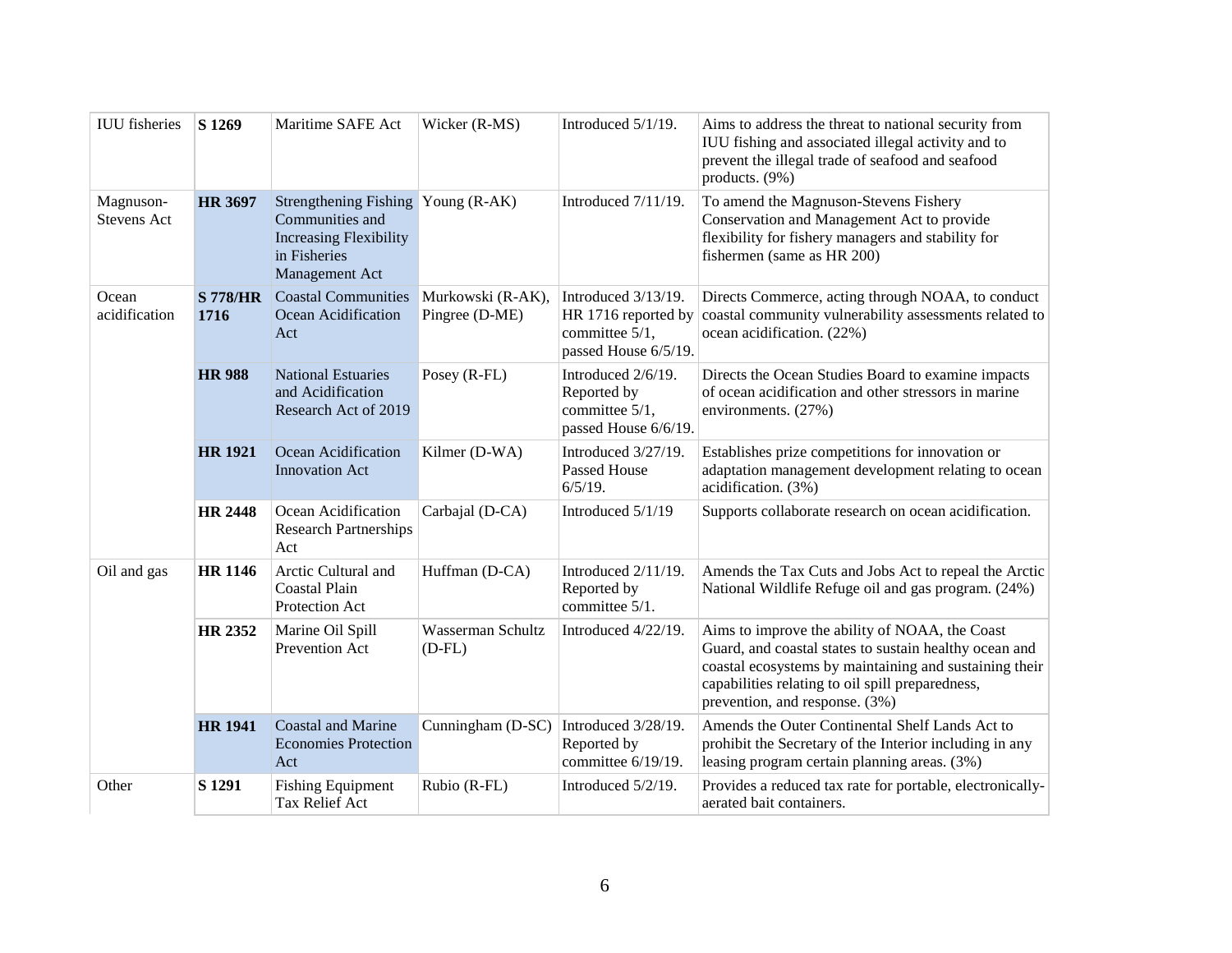|                              | <b>HR 3140</b> | <b>Commercial Fishing</b><br><b>Industry Vessel</b><br><b>Clarification Act</b>       | Pappas (D-NH)     | Introduced 6/5/19.                                                                            | Recodifies a portion of U.S. code for commercial<br>fishing vessels, to simplify the code and make<br>compliance easier. Included as an amendment in the<br>Coast Guard Authorization Act of 2019 (HR 3409).                   |
|------------------------------|----------------|---------------------------------------------------------------------------------------|-------------------|-----------------------------------------------------------------------------------------------|--------------------------------------------------------------------------------------------------------------------------------------------------------------------------------------------------------------------------------|
| Processing                   | <b>HR 2658</b> | <b>Commercial Fishing</b><br>and Seafood Business<br>Act                              | Wittman (R-VA)    | Introduced 5/9/19                                                                             | Amends the Department of Defense Appropriations<br>Act to provide for the inclusion of certain workers in<br>the exemption from numerical limitations on H-2B<br>workers.                                                      |
|                              | <b>HR 3319</b> | Paperwork Reduction Kelley (R-MS)<br>for Farmers and H-2A<br><b>Modernization Act</b> |                   | Introduced 6/18/19                                                                            | To streamline the application process for H-2A<br>employers.                                                                                                                                                                   |
| Public lands                 | <b>HR 1225</b> | <b>Restore Our Parks</b><br>and Public Lands Act                                      | Bishop (R-UT)     | Introduced 2/14/19.<br>Reported by<br>committee 6/26.                                         | Establishes a National Park Service and Public Lands<br>Legacy Restoration Fund to address the maintenance<br>backlog of the National Park Service, Fish and<br>Wildlife Service, BLM, and Bureau of Indian<br>Education. (9%) |
|                              | <b>HR 2250</b> | Northwest California<br>Wilderness,<br>Recreation, and<br><b>Working Forests Act</b>  | Huffman (D-CA)    | Introduced 4/10/19.<br>Hearing held<br>$7/10/19$ .                                            | Provides for restoration, economic development,<br>recreation, and conservation on Federal lands in<br>Northern California. (3%)                                                                                               |
| Regulations,<br>jurisdiction | S 395          | Providing<br>Accountability<br>Through<br><b>Transparency Act</b>                     | Lankford (R-OK)   | Introduced 2/7/19.<br>Reported by<br>committee 2/13 and<br>3/25. Passed Senate<br>$6/11/19$ . | Requires each agency, in providing notice of a rule<br>making, to include a link to a 100 word plain language<br>summary of the proposed rule. (25%)                                                                           |
| Saltonstall-<br>Kennedy      | S 494          | <b>American Fisheries</b><br><b>Advisory Committee</b><br>Act                         | Sullivan (R-AK)   | Introduced 2/14/19.<br>Reported by<br>committee 4/3.                                          | Establishes the American Fisheries Advisory<br>Committee to assist in the awarding of fisheries<br>research and development grants. (56%)                                                                                      |
| Science                      | S 914          | <b>Coordinated Ocean</b><br>Observations and<br>Research Act                          | Wicker (R-MS)     | Introduced 3/27/19.<br>Reported by<br>committee 4/3.                                          | Reauthorizes the Integrated Coastal and Ocean<br>Observation System Act to clarify NOAA's authority<br>with respect to post-storm assessments, and to require<br>the establishment of a National Water Center. (59%)           |
|                              | S 933          | <b>BLUE GLOBE Act</b><br>(monitoring)                                                 | Whitehouse (D-RI) | Introduced 3/28/19.                                                                           | Aims to improve data collection and monitoring of the<br>Great Lakes, oceans, bays, estuaries, and coasts. (39%)                                                                                                               |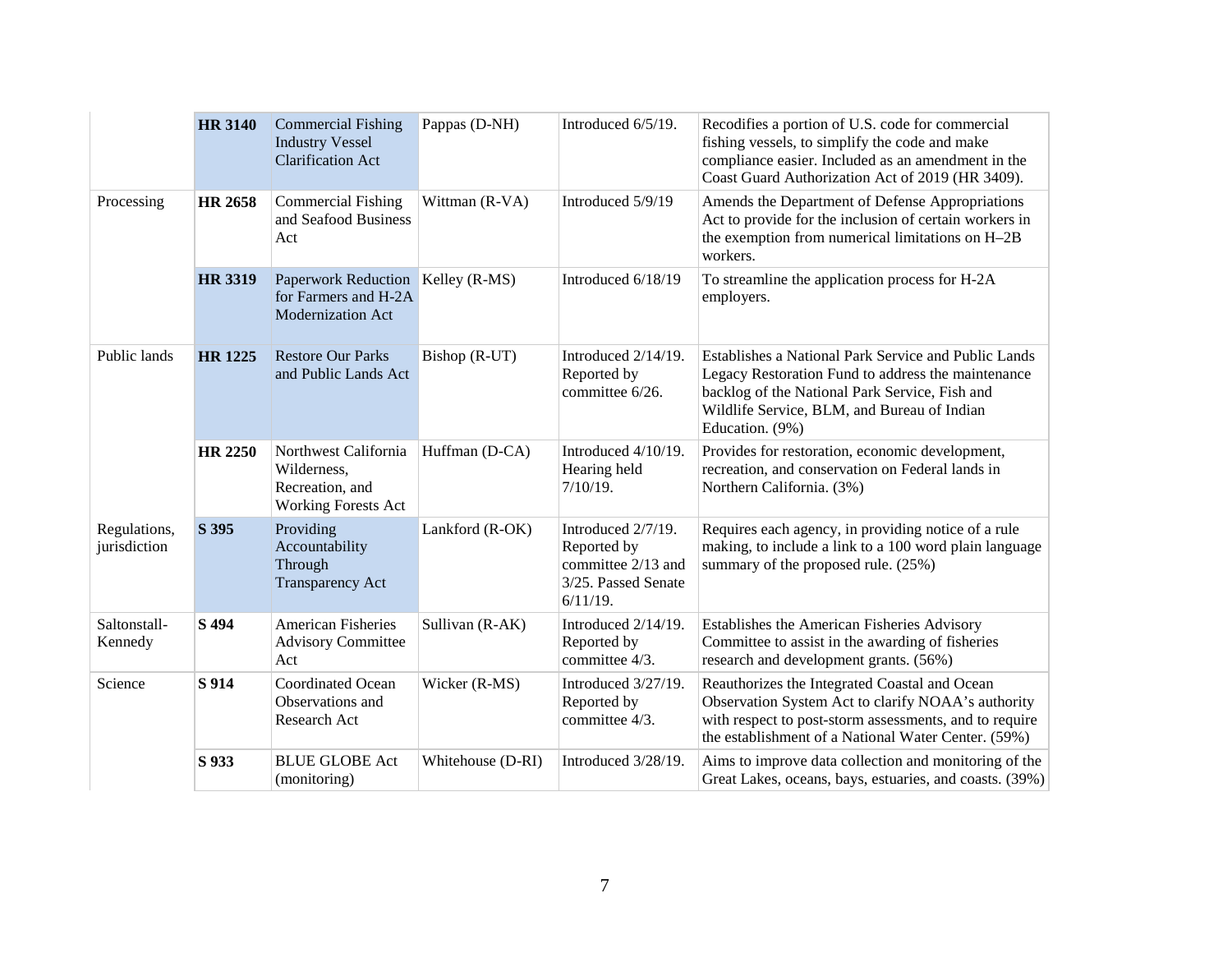| Science       | S 1069/<br><b>HR 2189</b> | Digital Coast Act                                                                            | Baldwin (D-WI),<br>Ruppersberger (D-<br>MD) | Introduced 4/9/19.                                                                                                   | Requires Commerce (NOAA) to establish a<br>constituent-driven program to provide a digital<br>information platform capable of efficiently integrating<br>coastal data with decision-support tools, training, and<br>best practices and to support collection of priority<br>coastal geospatial data to inform and improve local,<br>State, regional, and Federal capacities to manage the<br>coastal region. (7%) |
|---------------|---------------------------|----------------------------------------------------------------------------------------------|---------------------------------------------|----------------------------------------------------------------------------------------------------------------------|-------------------------------------------------------------------------------------------------------------------------------------------------------------------------------------------------------------------------------------------------------------------------------------------------------------------------------------------------------------------------------------------------------------------|
|               | <b>HR 1237</b>            | COAST Research Act Bonamici (D-OR)                                                           |                                             | Introduced $2/14/19$ .<br>Reported by<br>committee 5/1/19.<br><b>Passed House</b><br>$6/5/19$ .                      | Establishes an Ocean Acidification Advisory Board,<br>expands research on ocean acidification, establishes a<br>data archive system for ocean acidification data. (17%)                                                                                                                                                                                                                                           |
|               | <b>HR 1314</b>            | Integrated Coastal and Young (R-AK)<br>Ocean Observation<br>System Act<br>Amendments of 2019 |                                             | Introduced 3/19/19.                                                                                                  | Reauthorizes the Integrated Coastal and Ocean<br>Observation System Act. (5%)                                                                                                                                                                                                                                                                                                                                     |
| Sea Grant     | <b>S 910/HR</b><br>2405   | National Sea Grant<br>College Program<br><b>Amendments Act</b>                               | Wicker (R-<br>MS)/Huffman (D-<br>CA)        | Introduced 3/27/19.<br>Reported by<br>committee 4/3. HR<br>2405 introduced<br>$4/30/19$ , hearing held<br>$5/8/19$ . | Reauthorizes and amends the National Sea Grant<br>College Program Act. (15%)                                                                                                                                                                                                                                                                                                                                      |
| Seabirds      | <b>HR 1305</b>            | <b>Albatross and Petrel</b><br><b>Conservation Act</b>                                       | Lowenthal (D-CA)                            | Introduced 2/15/19.<br>Hearing held<br>$3/26/19$ , reported by<br>committee 6/19/19.                                 | Implements the Agreement on the Conservation of<br>Albatrosses and Petrels. (3%)                                                                                                                                                                                                                                                                                                                                  |
| <b>Sharks</b> | S 877/<br><b>HR737</b>    | <b>Shark Fin Sales</b><br><b>Elimination Act</b>                                             | Booker (D-NJ),<br>Sablan (D-CNMI)           | Hearing held<br>$3/26/19$ ; reported by<br>committee 4/3.                                                            | Prohibits sales of shark fins. Dogfish exempted. (73%)                                                                                                                                                                                                                                                                                                                                                            |
|               | S 1008/<br><b>HR788</b>   | Sustainable Shark<br>Fisheries and Trade<br>Act                                              | Rubio (R-FL),<br>Webster (R-FL)             | S 1008 reported by<br>committee.                                                                                     | Amends the High Seas Driftnet Fishing Moratorium<br>Protection Act to improve the conservation of sharks,<br>prohibit importation of shark parts.                                                                                                                                                                                                                                                                 |
| Training      | S 496/<br><b>HR 1240</b>  | Young Fishermen's<br>Development Act                                                         | Sullivan (R-AK),<br>Young (R-AK)            | Introduced $2/14/19$ .<br>S 496 reported by<br>committee 7/24/19.                                                    | Aims to preserve fishing heritage through a national<br>program dedicated to training and assisting the next<br>generation of commercial fishermen.                                                                                                                                                                                                                                                               |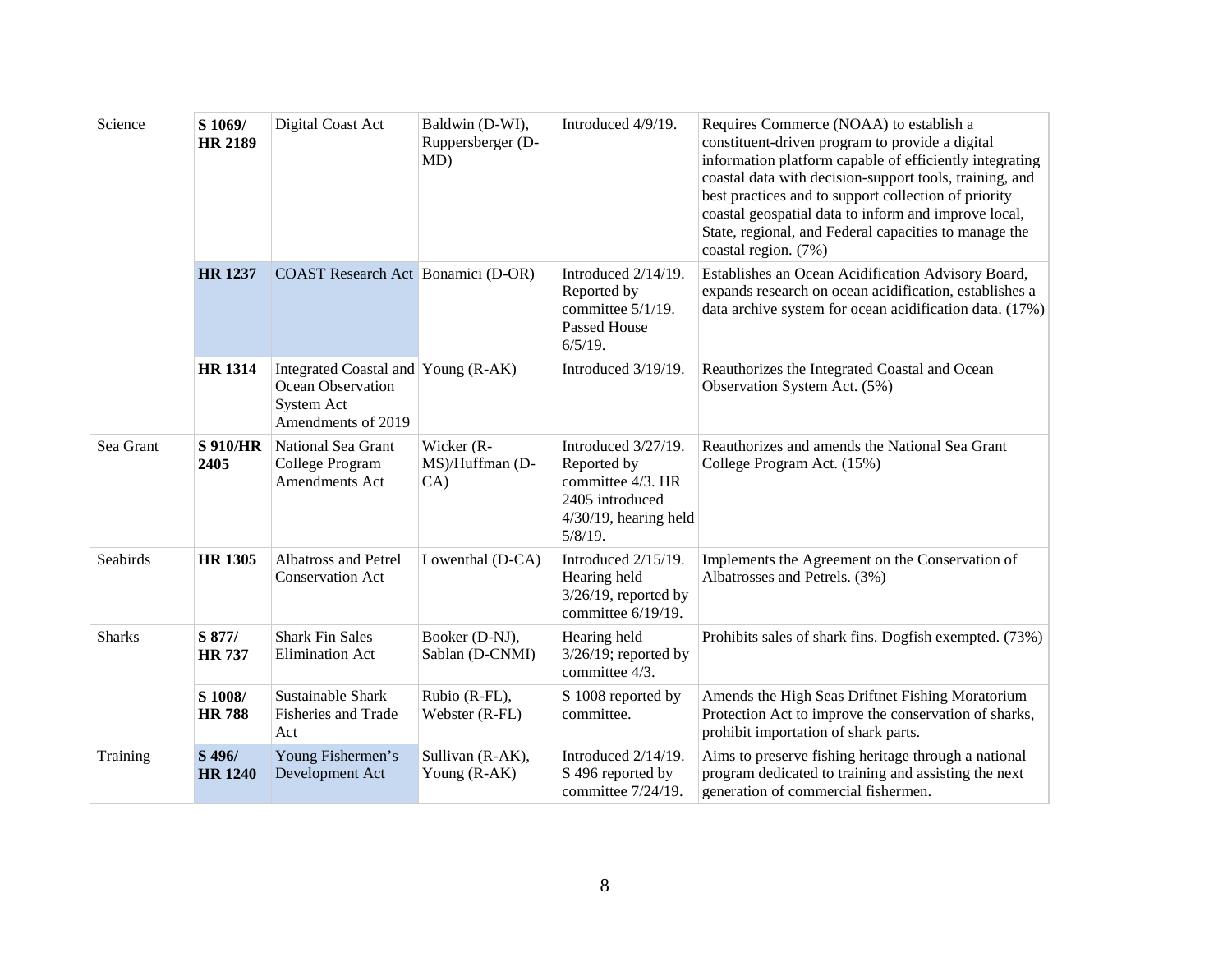| Tribes              | $\overline{S}$ 50/<br><b>HR91</b> | Columbia River In-<br>Lieu and Treaty<br><b>Fishing Access Sites</b><br>Improvement Act | Merkley (D-OR),<br>Blumenauer (D-OR)                 | $ 4/29/19$ . HR 50<br>passed Senate on<br>$6/27/19$ . | HR 91 passed House Authorizes Interior to assess and improve sanitation<br>and safety conditions at BIA facilities that were<br>constructed to provide Columbia River Treaty tribes<br>access to traditional fishing grounds. |
|---------------------|-----------------------------------|-----------------------------------------------------------------------------------------|------------------------------------------------------|-------------------------------------------------------|-------------------------------------------------------------------------------------------------------------------------------------------------------------------------------------------------------------------------------|
| Wildlife<br>refuges | 1899/HR<br><b>3370</b>            | Refuge System<br><b>Protection Act</b>                                                  | Cardin (D-<br>$\text{MD}/\text{Thompson}$ (D-<br>CA) | Introduced 6/19/19.                                   | Authorizes USFWS to seek compensation for injuries<br>to trust resources and to use funds received as that<br>compensation to restore, replace, or acquire equivalent<br>resources.                                           |

# SIGNED INTO LAW

| Salmon<br>habitat, public<br>lands | <b>S</b> 47                                   | John D. Dingell, Jr.<br>Conservation,<br>Management, and<br><b>Recreation Act</b>         | Murkowski (R-AK)                     | Signed into law.                    | Relates to a variety of specific land conveyances and<br>exchanges, public land and National Forest<br>management, wilderness designations and<br>withdrawals, and other matters. (Signed into law)                                                                                                                    |
|------------------------------------|-----------------------------------------------|-------------------------------------------------------------------------------------------|--------------------------------------|-------------------------------------|------------------------------------------------------------------------------------------------------------------------------------------------------------------------------------------------------------------------------------------------------------------------------------------------------------------------|
|                                    | $\mathbf{S}$ 82/<br>HR 993/<br><b>HR 1056</b> | Frank and Jeanne<br>Moore Wild<br>Steelhead Special<br>Management Area<br>Designation Act | Wyden (D-OR)                         | Signed into law as<br>part of S 47. |                                                                                                                                                                                                                                                                                                                        |
|                                    | $S$ 268/<br><b>HR 872</b>                     | <b>WILD Act</b>                                                                           | Barrasso (R-WY),<br>Lowenthal (D-CA) | Signed into law as<br>part of S 47. | Reauthorizes the Partners for Fish and Wildlife<br>Program and other funds, establishes prize<br>competitions relating to the prevention of wildlife<br>poaching and trafficking, management of invasive<br>species, etc; amends the Marine Turtle Conservation<br>Act to modify the protections provided by that Act. |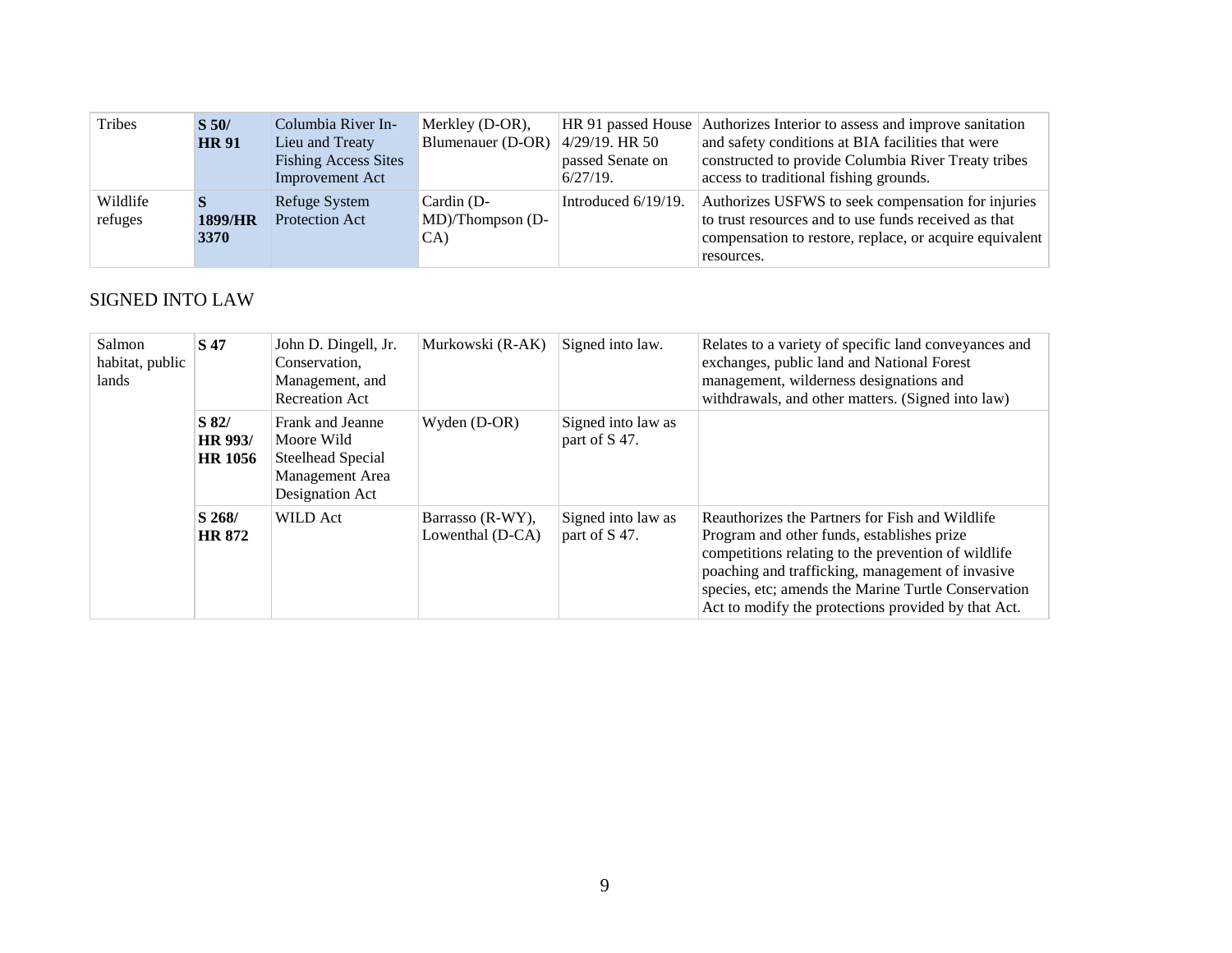# INACTIVE BILLS

| Algal blooms          | <b>HR 414</b>            | Protecting Local<br>Communities from<br>Harmful Algal<br><b>Blooms</b> Act     | Rooney (R-FL)                   | Introduced 1/9/19.<br>Not moving.  | Includes algal bloom in the definition of a "major<br>disaster."                                                                                                                                                              |
|-----------------------|--------------------------|--------------------------------------------------------------------------------|---------------------------------|------------------------------------|-------------------------------------------------------------------------------------------------------------------------------------------------------------------------------------------------------------------------------|
| Climate<br>change     | <b>HR 330</b>            | Climate Solutions Act Lieu (D-CA)                                              |                                 | Introduced 2/13/19.<br>Not moving. | Creates a national renewable energy standard and a<br>national energy efficiency standard.                                                                                                                                    |
|                       | <b>HR 1317</b>           | <b>Coastal Communities</b><br><b>Adaptation Act</b>                            | Rouda (D-CA)                    | Introduced 2/22/19.<br>Not moving. | Aims to improve the resilience of the built and natural<br>environment to natural disasters and climate change<br>using, among other measures, natural and nature-based<br>features.                                          |
| <b>ESA</b>            | <b>HR 30</b>             | Saving America's<br><b>Endangered Species</b><br>Act (SAVES Act)               | Gohmert (R-TX)                  | Introduced 1/3/19.<br>Not moving.  | Amends the ESA to provide that nonnative species are<br>not treated as threatened or endangered species under<br>the Act.                                                                                                     |
|                       | S 502                    | State, Tribal, and<br><b>Local Species</b><br>Transparency and<br>Recovery Act | Enzi (R-WY)                     | Introduced 2/14/19.<br>Not moving. | Amends the ESA to require disclosure to states of the<br>basis of determinations under such Act, to ensure use<br>of information provided by State, Tribal, and county<br>governments in decision-making under such Act. (5%) |
| Fishing<br>businesses | <b>HR 629</b>            | Maritime Lien<br>Reform Act                                                    | Young (R-AK)                    | Introduced 1/16/19.<br>Not moving. | Prohibits liens on fishing permits and vessels. (3%)                                                                                                                                                                          |
| Habitat               | S 261                    | North American<br>Wetlands<br>Conservation<br><b>Extension Act</b>             | Heinrich (D-NM)                 | Introduced 1/29/19.<br>Not moving. | Extends the authorization of appropriations for<br>allocation to carry out approved wetlands conservation<br>projects under the North American Wetlands<br>Conservation Act through fiscal year 2024. (45%)                   |
|                       | S 754/<br><b>HR 1747</b> | National Fish Habitat<br>Conservation<br><b>Through Partnerships</b><br>Act    | Crapo (R-ID),<br>Wittman (R-VA) | Introduced 3/12/19.<br>Not moving. | Encourages partnerships among public agencies and<br>other interested persons to promote fish conservation.<br>(5%)                                                                                                           |
|                       | <b>HR 992</b>            | Southwestern Oregon<br>Watershed and<br><b>Salmon Protection</b><br>Act        | deFazio (D-OR)                  | Introduced 2/6/19.<br>Not moving.  | Withdraws certain land located in Curry County and<br>Josephine County from mining and geothermal leasing<br>activity. (3%)                                                                                                   |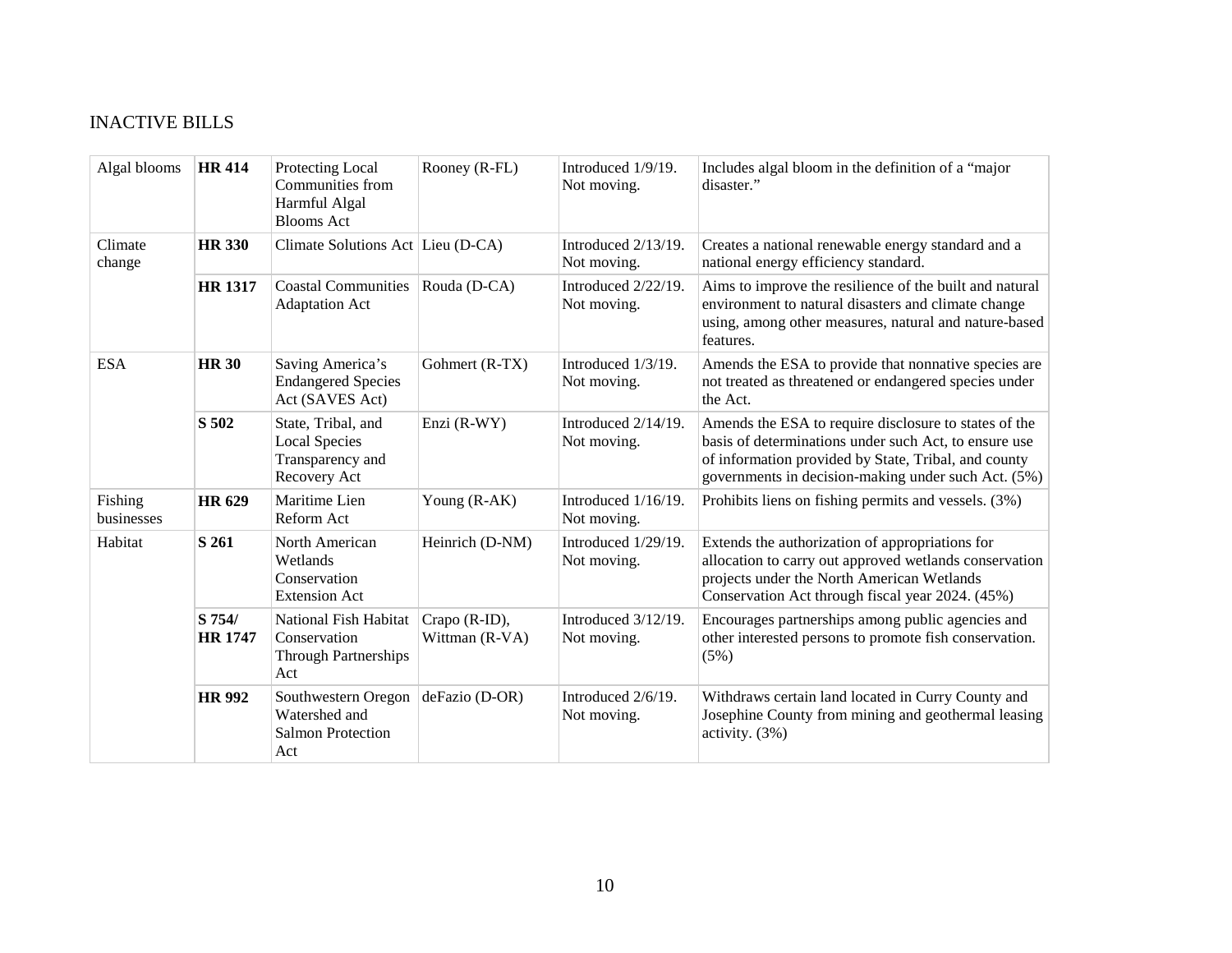| Marine<br>mammals                       | <b>HR 864</b>            | Wildlife Conservation Garamendi (D-CA)<br>and Anti-Trafficking<br>Act |                                     | Introduced 1/30/19.<br>Not moving.           | Fines from IUU fisheries enforcement must be used<br>for fisheries enforcement. (16%)                                                                                                                                                                                |
|-----------------------------------------|--------------------------|-----------------------------------------------------------------------|-------------------------------------|----------------------------------------------|----------------------------------------------------------------------------------------------------------------------------------------------------------------------------------------------------------------------------------------------------------------------|
| Monuments                               | <b>HR 1664</b>           | <b>National Monument</b><br>Creation and<br>Protection Act            | Bishop (R-UT)                       | Introduced $3/11/19$ .<br>Not moving.        | Limits size and location of national monuments.<br>(Govtrack give this a 98% chance of passage, but it<br>seems unlikely that it would pass the House).                                                                                                              |
| National<br>Environmental<br>Policy Act | <b>HR 363</b>            | <b>REBUILD Act</b>                                                    | Calvert (R-CA)                      | Introduced 1/9/19.<br>Not moving.            | Amends NEPA to allow states to take over Federal<br>environmental review responsibilities. (3%)                                                                                                                                                                      |
| Oil and gas                             | <b>HR 279</b>            | California Clean<br>Coast Act                                         | Carbajal (D-CA)                     | Introduced 1/8/19.<br>Not moving.            | Permanently prohibits oil and gas leasing off the coast<br>of the State of California. (3%)                                                                                                                                                                          |
|                                         | <b>HR 309</b>            | Stop Arctic Ocean<br>Drilling Act of 2019                             | Huffman (D-CA)                      | Introduced 1/8/19.<br>Not moving.            | Prohibits drilling in the Arctic Ocean. (3%)                                                                                                                                                                                                                         |
|                                         | <b>HR 310/S</b><br>1318  | <b>West Coast Ocean</b><br>Protection Act                             | Huffman, Feinstein<br>$(D-CA)$      | Introduced 1/8/19,<br>$5/2/19$ . Not moving. | Prohibits offshore drilling off the west coast. (3%)                                                                                                                                                                                                                 |
| Public lands                            | S 827                    | Northern Rockies<br><b>Ecosystem Protection</b><br>Act                | Whitehouse (D-RI)                   | Introduced 3/14/19.<br>Not moving.           | Designates certain National Forest System and state<br>land as wilderness, and establishes wild and scenic<br>rivers, wildland recovery areas, and biological<br>connecting corridors. (5%)                                                                          |
| Regulations,<br>Jurisdiction            | S 92                     | Regulations from the<br>Executive in Need of<br>Scrutiny Act          | Paul (R-KY)                         | Introduced 1/10/19.<br>Not moving.           | Amends U.S. code to provide that major rules of the<br>executive branch shall have no force or effect unless a<br>joint resolution of approval is enacted into law. (34%)                                                                                            |
|                                         | <b>HR 548</b>            | <b>FISH Act</b>                                                       | Calvert (R-CA)                      | Introduced 1/15/19.<br>Not moving.           | Amends the ESA to vest in the Secretary of the<br>Interior certain functions with respect to anadromous<br>fish. The Council commented on this in the past.<br>(Govtrack give this an 83% chance of passage, but it<br>seems unlikely that it would pass the House). |
| Salmon<br>(GMO)                         | S 282/<br><b>HR 1103</b> | Genetically<br><b>Engineered Salmon</b><br>Labeling Act               | Murkowski (R-AK),<br>Young $(R-AK)$ | Introduced 1/30/19.<br>Not moving.           | Amends the market name of genetically altered<br>salmon in the U.S. $(5\%)$                                                                                                                                                                                          |
|                                         | <b>HR 1104</b>           | Untitled                                                              | Young (R-AK)                        | Introduced 2/9/19.<br>Not moving.            | Amends the Federal Food, Drug, and Cosmetic Act to<br>require labeling of GMO fish. (5%)                                                                                                                                                                             |